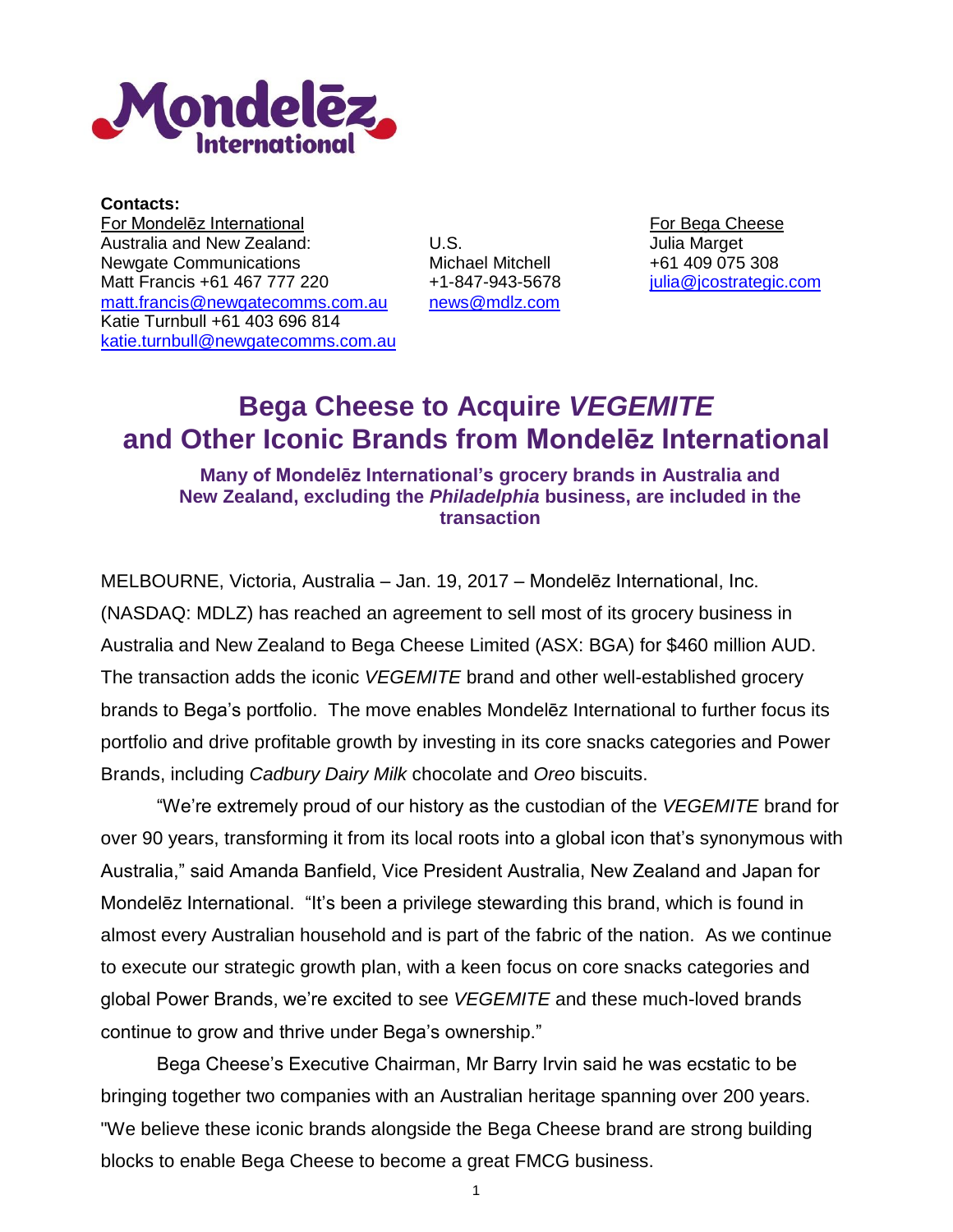"We feel privileged to be taking on the responsibility and guardianship of one of Australia's most loved brands, *VEGEMITE*, and look forward to working with the people at 1 Vegemite Way in Port Melbourne to continue the legacy of this great company."

Included in the sale are Mondelēz International owned brands – *VEGEMITE, ZoOsh, Bonox*– and other products that use the Kraft brand under license, such as peanut butter, nut spreads, processed cheese slices, ambient cheese spread, mayonnaise, parmesan cheese, *Kraft Easy Mac* and *Kraft Mac & Cheese*. Bega will receive a license to the *Dairylea* brand for use in Australia and New Zealand. The *Philadelphia* business is not included in the deal as it is a Mondelēz International Power Brand.

The Port Melbourne manufacturing site will transfer to Bega as part of this agreement and approximately 200 colleagues who spend most of their time working on this part of the business will be offered roles on comparable terms with Bega. The transaction is expected to close in the coming months.

Bega Cheese's Australian Stock Exchange announcement is available on the ASX website.

ENDS

## **Media call**

| Time: | 10:30am                                              |
|-------|------------------------------------------------------|
| Date: | Thursday 19 January                                  |
|       | <b>Where:</b> 1 Vegemite Way, Port Melbourne         |
|       | Please wait at the Mondelez International sign on    |
|       | the lawn area adjacent to the security guardhouse,   |
|       | near the corner of Salmon Street and Vegemite Way.   |
|       | You will be met and escorted to the press call area. |
|       |                                                      |

### **Spokespeople available for media interviews:**

Amanda Banfield, Vice President Australia, New Zealand and Japan Mondelēz International Barry Irvin, Executive Chairman, Bega Cheese Limited